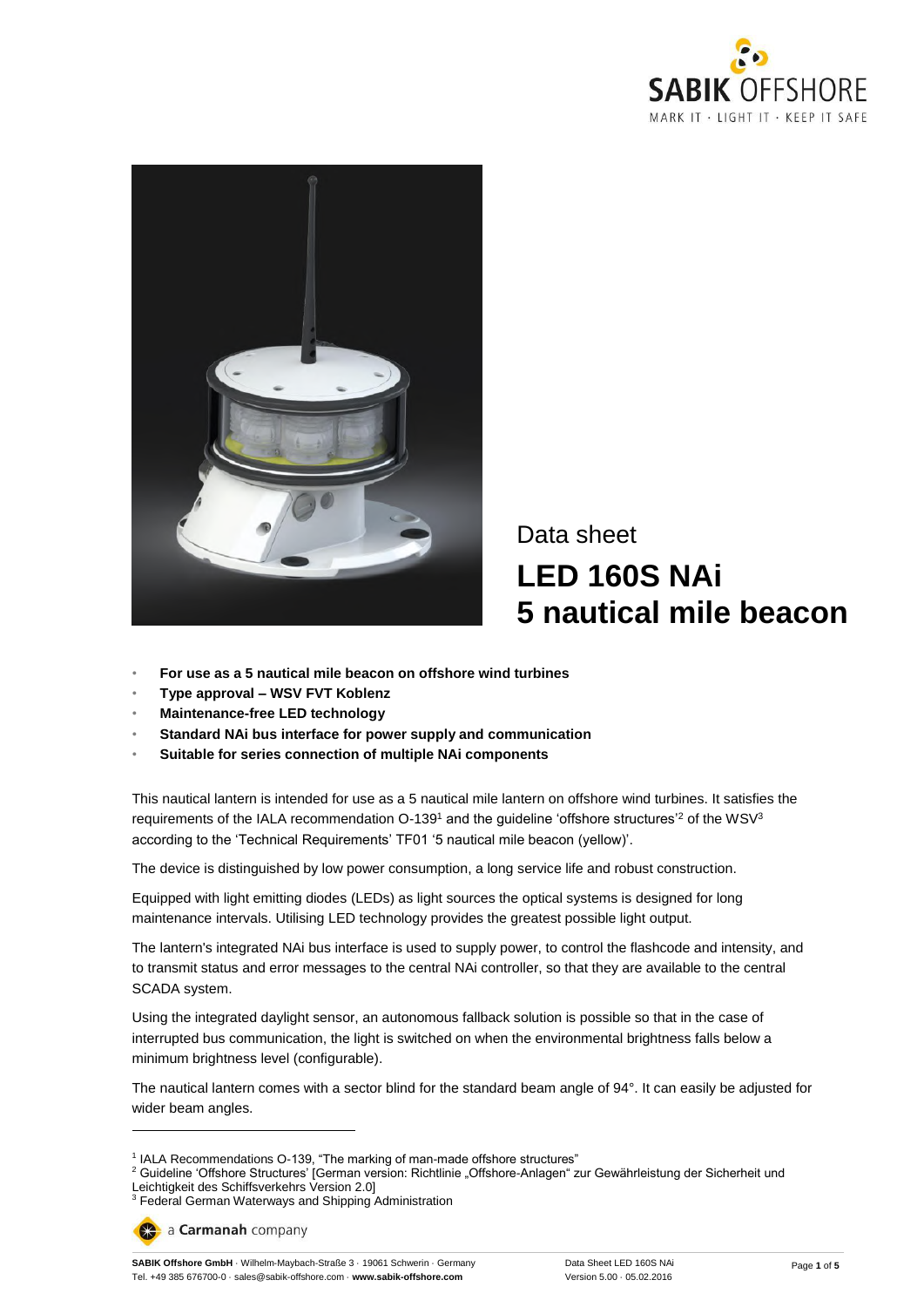

# **Technical Data**

# **Dimensions, weight**







| Diameter optics (with             | $170 \text{ mm}$ |
|-----------------------------------|------------------|
| Diameter mounting foot            | 230 mm           |
| <b>Height without bird spikes</b> | 178 mm           |
| Weight incl. mounting foot:       | $2.50$ kg        |

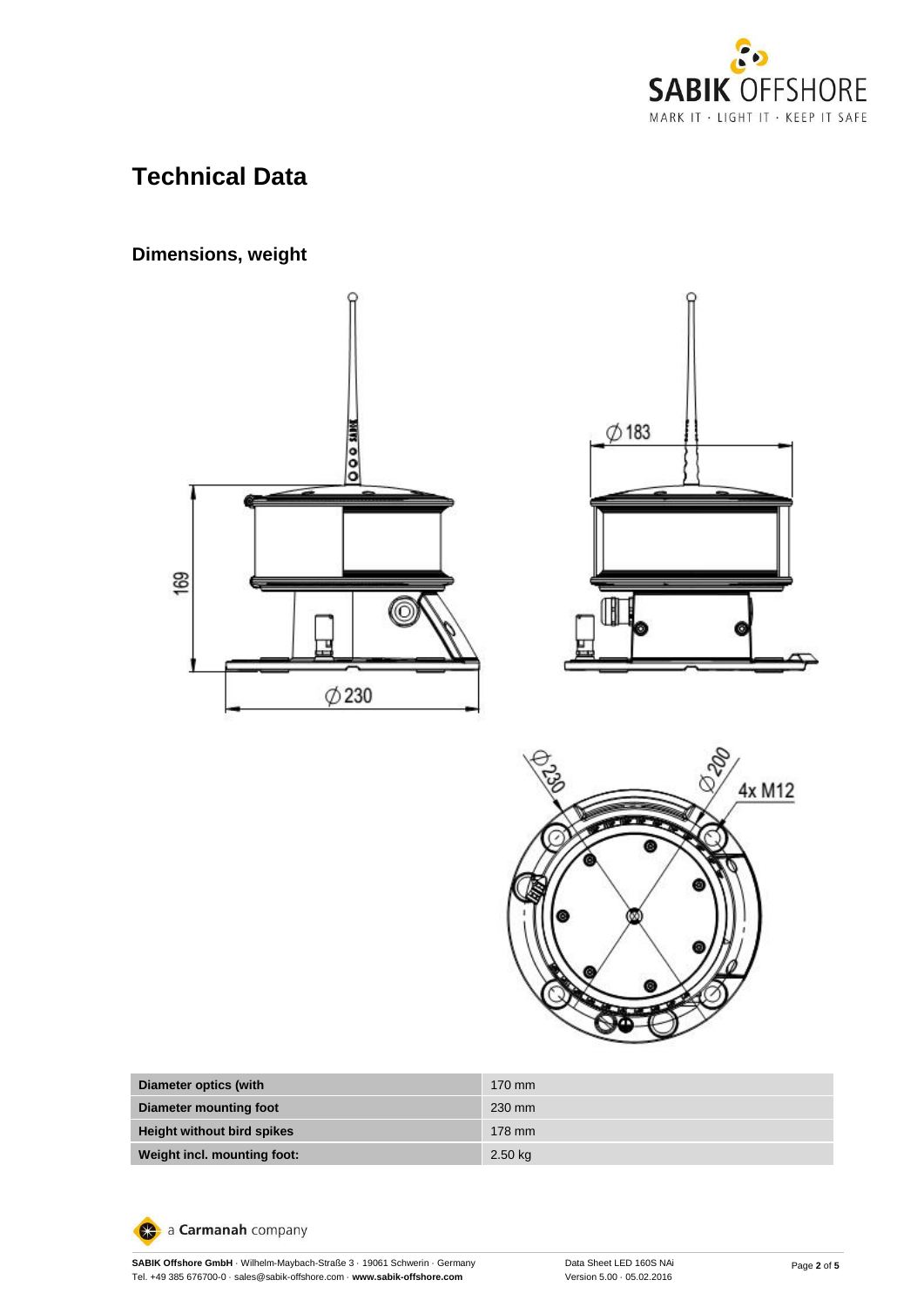

#### **Electrical connection**



| <b>Electrical connection</b>                             | Spring terminal block, max. 2.5 mm <sup>2</sup> |
|----------------------------------------------------------|-------------------------------------------------|
| <b>Operating voltage V<sub>IN</sub></b>                  | 9 to 36 V DC                                    |
| Power consumption ( $V_{IN}$ = 24 V DC - max. intensity) | max. 2 W                                        |

### **Optical system**

| Light colour                                     | Yellow                        |
|--------------------------------------------------|-------------------------------|
| Maximum light intensity (along the optical axis) | approx. 140 cd                |
| <b>Beam angle (vertical)</b>                     | $8^\circ$ (FWHM) <sup>4</sup> |

#### **Environmental conditions**

| <b>Regulations</b>                                     | IEC 60945, device type 'exposed' |
|--------------------------------------------------------|----------------------------------|
| Ambient temperature (operation)                        | $-40$ to 55 °C                   |
| Ambient temperature (storage / transport)              | -40 to 70 $^{\circ}$ C           |
| Humidity (operation / storage / transport)             | max, 95 % acc, to IEC 60945      |
| Atmospheric pressure (operation / storage / transport) | 80 kPa to 108 kPa                |
| Degree of protection (acc. to IEC 60529)               | <b>IP67</b>                      |
| <b>Protection class</b>                                | Class III                        |

#### **Mechanical requirements**

| Vibration testing sinusoidal vibrations | acc. to IEC 60945 |
|-----------------------------------------|-------------------|
|                                         |                   |

# **Reliability**

-

| <b>MTBF Electronics</b>     | 2 130 000 h |
|-----------------------------|-------------|
| <b>Minimum LED Lifetime</b> | 100000h     |

a Carmanah company

**SABIK Offshore GmbH** · Wilhelm-Maybach-Straße 3 · 19061 Schwerin · Germany Tel. +49 385 676700-0 · sales@sabik-offshore.com · **www.sabik-offshore.com**

<sup>4</sup> Specification of the half-value angle: Full width at half maximum (FWHM)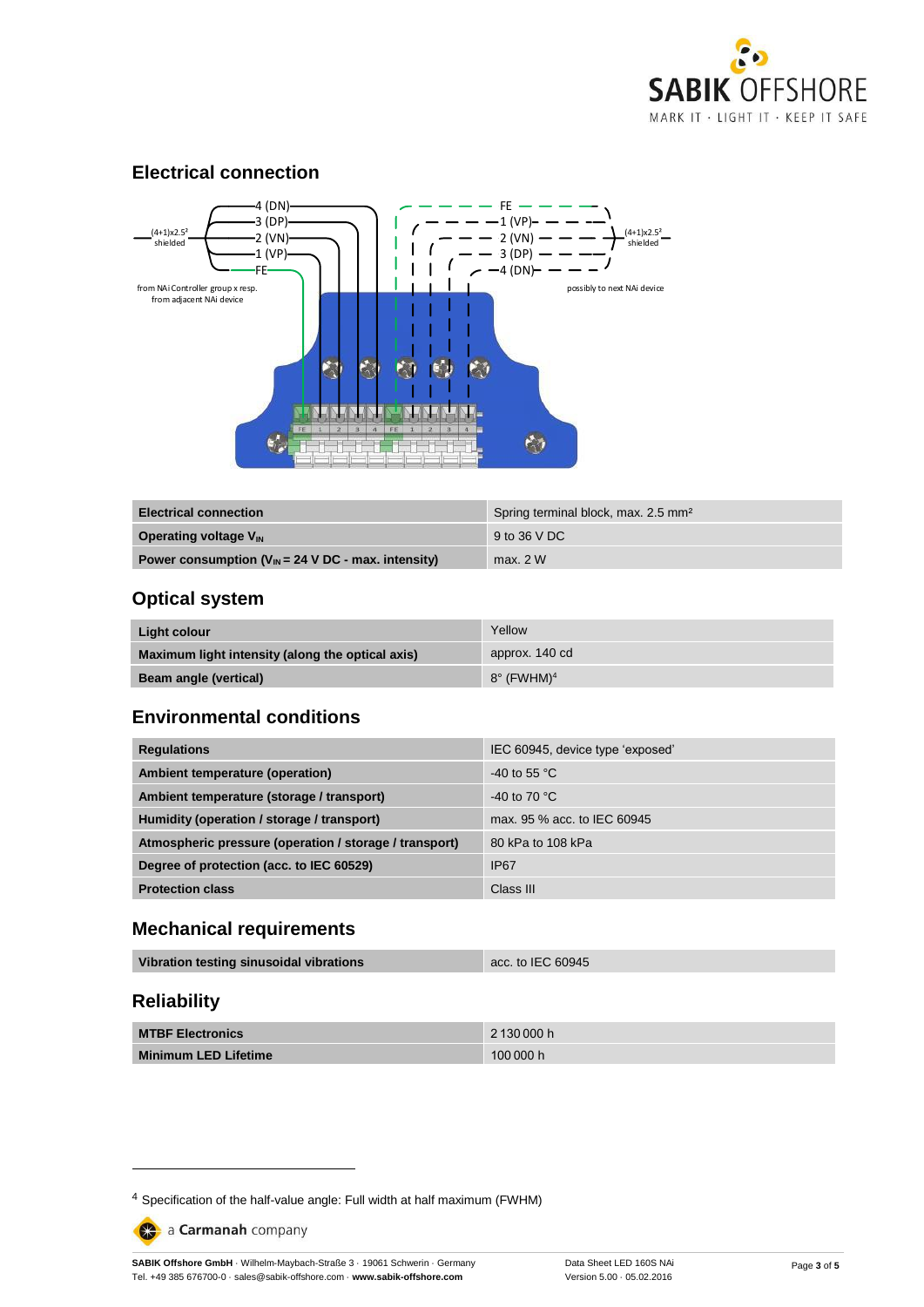

| <b>EMC requirements</b>       |                                | <b>Applied standard</b> | Test standard / Test criteria                                                     |
|-------------------------------|--------------------------------|-------------------------|-----------------------------------------------------------------------------------|
| <b>EMC</b> emission           | Radiated interference emission | EN 60945:2002           | IEC/CISPR 16-2-3:2010<br>Measuring distance 3 m                                   |
| <b>EMC immunity</b>           | Electrostatic discharge (ESD)  | EN 60945:2002           | IEC 61000-4-2:2008<br>Criterion B<br>8 kV air discharge<br>6 kV contact discharge |
|                               | <b>Electromagnetic fields</b>  | EN 60945:2002           | IEC 61000-4-3:2010<br>Criterion A<br>Field strength 10 V/m                        |
|                               | <b>Fast transients (burst)</b> | EN 60945:2002           | IEC 61000-4-4:2012<br>Criterion B<br>All connections:<br>Test voltage 1 kV        |
| <b>Conducted interference</b> | High energy transients (surge) | EN 61000-6-2:2005       | IEC 61000-4-5:2005<br>1 kV on NAi bus line (shield)                               |
|                               |                                | EN 60945:2002           | IEC 61000-4-6:2008<br>Criterion A<br>All connections:<br>Test voltage 10 kV       |

# **EMC compliance**



- 1. Device head with optics and bird spike
- 2. Sector blind
- 3. Indicator LED, light sensor
- 4. Second cable gland M20 or blanking plug
- 5. Housing cover for socket with spring terminal block
- 6. Cable gland M20
- 7. Earthing connection
- 8. Device foot with integrated socket and third cable gland M20 or blanking plug on the bottom side

**Note:** All housing components including the cable glands satisfy the IP67 degree of protection requirements according to IEC 60529. During connection and assembly, ensure that no moisture or dirt penetrates into the open socket.

| 7.5-14.0 mm | 24 mm |
|-------------|-------|
|             |       |
|             |       |

a Carmanah company